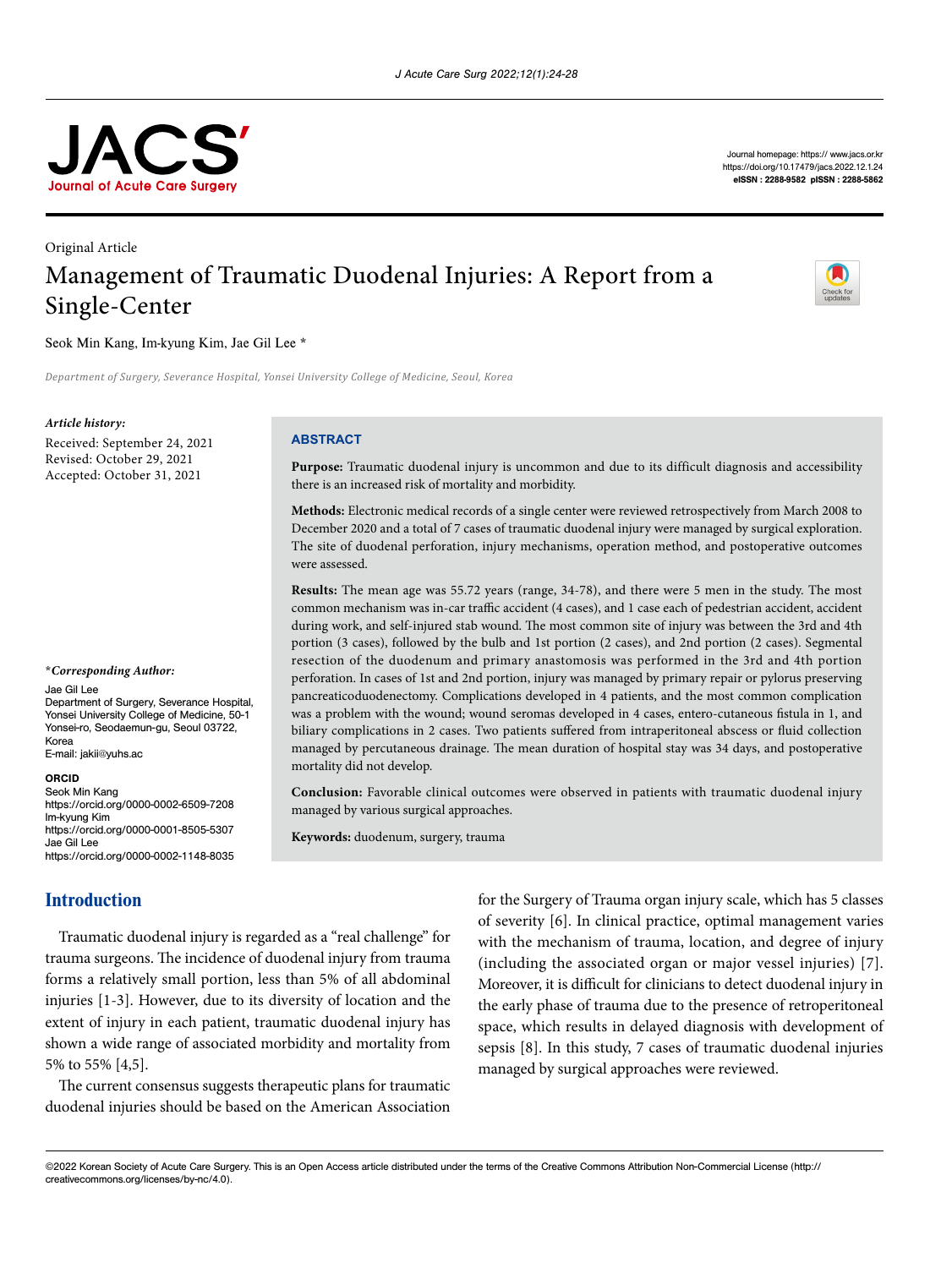# Materials and Methods

Electronic medical records of a single center in Korea were retrospectively reviewed from March 2008 to December 2020. The patients selected for this study were traumatized patients who were older than 20 years, and injured by a blunt or penetrating mechanism. Postprocedural injuries including esophago-gastroduodenoscopy, endoscopic retrograde cholangiopancreatography, radiographical interventional procedures, or postoperative duodenal perforations were excluded. Patient data including location, and mechanism of injury, the type of surgical management, and postoperative clinical outcomes were collected.

Perforation of the duodenum was diagnosed using an abdominopelvic computed tomogram (CT) scan or was based on intraoperative findings. Duodenal perforation was suspected: (1) when the free air in the retroperitoneal or the space around the duodenum with the hematoma formation was around the superior mesenteric root; (2) or when there were mucosal defects, or tearing, or abnormal thickening of the duodenum; and (3) when there was free air in the peritoneal space along the

duodenal bulb or ampulla (Figure 1). The method of surgery was decided based on the injury site or surgeons' preference. The method for segmental resection of duodenum  $3<sup>rd</sup>$  and  $4<sup>th</sup>$ portions, and duodenojejunostomy was added (Figure 2). This study was approved by Severance Hospital Institutional Review Board (no.: 4-2021-0959), and informed consent was waived due to the retrospective nature of the study.

Figure 1. Suspected duodenal perforation visualized using an abdominopelvic computed tomogram scan. (A) Retroperitoneal free air was noted over the duodenum along the pancreas. (B) Hematoma around the superior mesenteric root was noted.

Total amounts of

| Pt.            | Mechanism              | Sex/<br>age(y) | Location           | Severity of<br>injury <sup>*</sup> | abdominal organ<br>injury | Initial<br>hemodynamics <sup>1</sup>                   | pre/intra-operative<br>transfusion<br>(PRBCs, units) | Types of operation                                                                                                                                                                 |
|----------------|------------------------|----------------|--------------------|------------------------------------|---------------------------|--------------------------------------------------------|------------------------------------------------------|------------------------------------------------------------------------------------------------------------------------------------------------------------------------------------|
| 1              | Blunt<br>$(in-car TA)$ | M/<br>34       | $2nd-3rd$          | 3                                  | Stomach                   | $123/86$ mmHg<br>$104/min, 36.1^{\circ}$               | 0/1                                                  | Segmental resection of<br>duodenum with duodeno-<br>duodenostomy<br>Wedge resection of stomach                                                                                     |
| 2              | Blunt<br>$(in-car TA)$ | M/<br>34       | 2nd                | 3                                  | Transverse colon<br>Liver | $99/62$ mmHg<br>108/min, 36.7 $\degree$ C <sup>+</sup> | 0/0                                                  | Pyloric exclusion with<br>gastrojejunostomy<br>Segmental resection of<br>transverse colon with end-<br>to-end anastomosis<br>Diverting loop ileostomy<br>Bleeder ligation of liver |
| 3              | Penetrating<br>(stat)  | F/<br>38       | Duodenal<br>bulb   | $\overline{2}$                     | None                      | 98/59 mmHg<br>60/min, $36.5^{\circ}$ $\textdegree$     | 0/0                                                  | Primary repair of duodenum                                                                                                                                                         |
| $\overline{4}$ | Blunt<br>(out-car TA)  | F/<br>67       | 3rd                | 3                                  | None                      | $112/73$ mmHg<br>80/min, 35.8 °C                       | 0/3                                                  | Segmental resection of<br>duodenum with duodeno-<br>duodenostomy                                                                                                                   |
| 5              | Blunt<br>(fall)        | M/<br>62       | Duodenal<br>bulb   | 5                                  | Pancreas head<br>Stomach  | 115/82 mmHg<br>130/min, 36.6 $°C^{\dagger}$            | 0/0                                                  | Conventional pancreatico-<br>duodenectomy                                                                                                                                          |
| 6              | Blunt<br>(motorcycle)  | M/<br>77       | 2nd<br>(posterior) | $\overline{4}$                     | None                      | 140/96 mmHg<br>126/min, 36.8 $°C^{\dagger}$            | 0/0                                                  | Pylorus-preserving<br>pancreatico-duodenectomy                                                                                                                                     |
| 7              | Blunt<br>$(in-car TA)$ | M/<br>78       | 3rd                | 3                                  | Terminal ileum            | $105/70$ mmHg<br>86/min, 35.9 $°C^{\dagger}$           | 0/1                                                  | Segmental resection of<br>duodenum with duodeno-<br>jejunostomy<br>Segmental resection of small<br>bowel with end-to-end<br>anastomosis                                            |

Associated

\* Based on the American Association for the Surgery of Trauma organ injury scale (AAST-OIS), Grade I-V.

† Blood pressure, heart rate, body temperature.

F = female; ISS = injury severity score; HVI = hollow viscus injury; M = male; PRBCs = packed red blood cells; Pt. = Patients; TA = traffic accident.

Table 1. Comparison of patients based on presence or absence of HVI.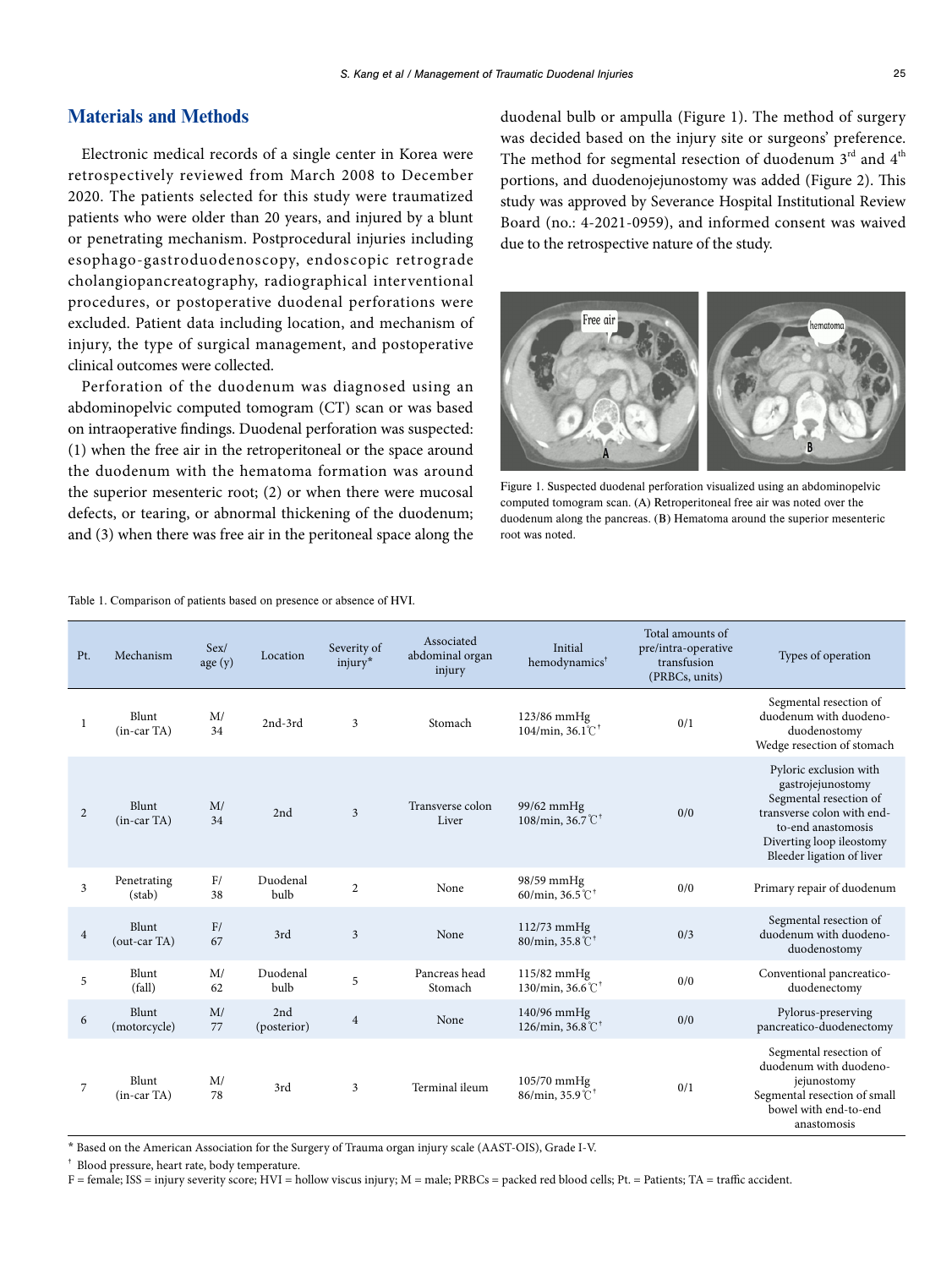| Table 2. Clinical outcome during hospital stay. |  |  |  |
|-------------------------------------------------|--|--|--|
|-------------------------------------------------|--|--|--|

| Pt.            | LOS(d) | Postoperative complications                                                           | Reoperation or intervention                                                                                                     | Mortality |
|----------------|--------|---------------------------------------------------------------------------------------|---------------------------------------------------------------------------------------------------------------------------------|-----------|
| 1              | 16     | N                                                                                     | N                                                                                                                               | N         |
| 2              | 51     | Surgical site infection: main wound infection $(+)$                                   | N                                                                                                                               | N         |
| 3              | 12     | N                                                                                     | N                                                                                                                               | N         |
| $\overline{4}$ | 36     | N                                                                                     | N                                                                                                                               | N         |
| 5.             | 29     | Surgical site infection: main wound infection $(+)$                                   | Y<br>(Secondary closure of abdomen)                                                                                             | N         |
| 6              | 69     | Postoperative bowel ischemia<br>Surgical site infection: entero-cutaneous fistula (+) | Y<br>(Segmental resection of small bowel with end-to-end<br>anastomosis, Right hemicolectomy with ileo-transverse<br>colostomy) | N         |
|                | 25     | Surgical site infection: retroperitoneal fluid collection (+)                         | Y<br>(Percutaneous drainage catheter insertion)                                                                                 | N         |

DCS = damage control surgery (including temporary closure of abdomen); LOS = length of hospital stay; N = no; Pt. = patient; Y = yes.



Figure 2. Surgical technique. Hematoma and bulging of retroperitoneal space under the transverse mesocolon. After the opening of the mesocolon a torn duodenum was detected. The duodenal 4<sup>th</sup> portion was nearly all transected (90%, 4 cm in length). After the Treitz's ligament was opened, the retroperitoneal duodenum was mobilized from the surrounding tissue. The  $3<sup>rd</sup>$  portion of duodenum was also mobilized after Kocherization. Then, the duodenum was resected proximally at the distal  $2<sup>nd</sup>$  portion, and the proximal jejunum was resected distally just below the Treitz's ligament. After the anvil was inserted, the duodenojejunostomy using a gastrointestinal anastomosis stapler was conducted with a direct view of the ampulla of Vater to avoid injury of the ampulla.

# **Results**

A total of 7 cases with traumatic duodenal injury were managed by surgical exploration at a single institution over a 12 year period. The mean age was 55.7 years, and the most common

mechanism of trauma was an in-car traffic accident. The most common site of duodenal injury was between the  $3<sup>rd</sup>$  and  $4<sup>th</sup>$ portion (3 cases) followed by the bulb,  $1<sup>st</sup>$  portion (2 cases), and  $2<sup>nd</sup>$  portion (2 cases). Segmental resection of the duodenum and duodenoduodenostomy or duodenojejunostomy was performed in the  $3<sup>rd</sup>$  and  $4<sup>th</sup>$  portions to repair perforations. In cases of the 1<sup>st</sup> and 2<sup>nd</sup> portions, injury was managed by primary repair or pylorus preserving pancreaticoduodenectomy (PD). The details of each patient are described in Table 1.

Postoperative clinical outcomes during hospital stays are shown in Table 2. Four patients had postoperative complications, and 3 patients needed re-operation or percutaneous interventions to treat their complications. The mean length of hospital stay was 34 days, and there was no event of death in this study.

# **Discussion**

The operative decision for traumatic duodenal injuries is usually difficult for clinicians due to the possibility of delayed diagnosis and associated injuries of adjacent organs or vessels [7]. Patients with retroperitoneal organ injuries often exhibit vague symptoms in the early stage of injury. Therefore, when serious symptoms develop, the patients are likely in septic shock or ongoing multiorgan failure resulting in mortality.

The current clinical practice in the treatment of traumatic duodenal injuries varies based on the surgeon's experience. However, a common trend is a shift from complex operative techniques to simpler procedures. Aiolfi et al [9] demonstrated an increased likelihood of undergoing less invasive procedures for traumatic duodenal injuries during the period 2007- 2014 compared with 2002-2006. In addition, they reported significantly improved mortality in patients from the 2007-2014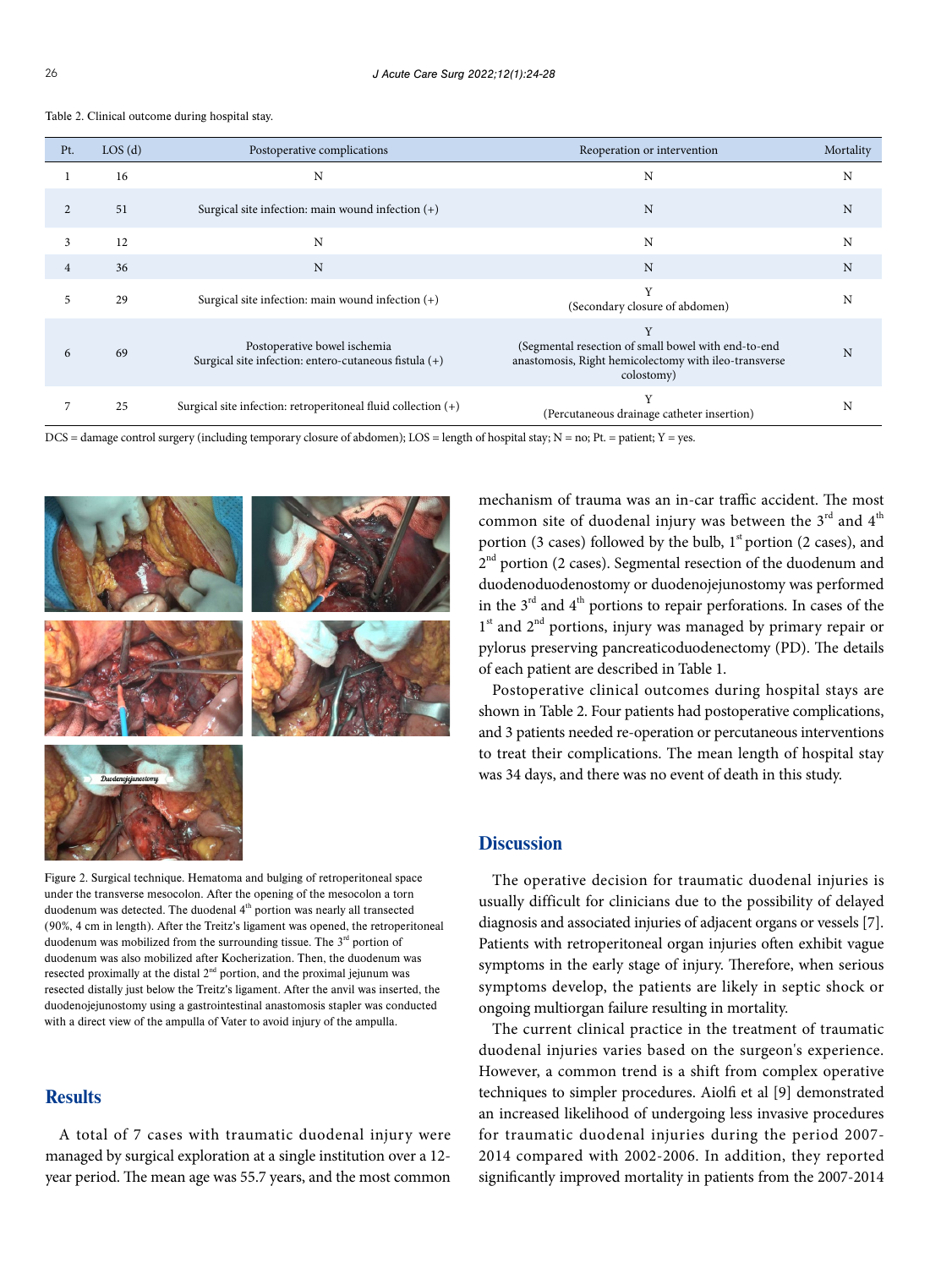period, and concluded that the use of less invasive procedures may lead to better survival outcome.

A recent retrospective review of 15 patients managed with damage control surgery and staged Whipple operation, or with conventional Whipple operation as their 1st operation, also demonstrated the benefits of damage control surgery in patients with the lethal triad including acidosis, hypothermia, and coagulopathy [10]. They reported an in-hospital mortality rate of 13%, which was less than half of the recent series [10]. In this current study, all 7 patients arrived hemodynamically stable with a systolic blood pressure of more than 90mmHg, and had no need for transfusion because their initial level of hemoglobin was over 10.0 mg/dL before the operation. Therefore, the 1-stage operation of bowel resection with primary reconstruction could be performed in all cases without mortality.

Although less invasive procedures for traumatic duodenal injuries have been suggested for the last decade, studies [2,11] have shown no increased risk of mortality in selected patients with penetrating duodenal injury managed by PD compared with those who underwent laparotomy without PD. Grigo et al [11] reported that modern traumatic PD showed improved mortality in line with elective PD performed in cancer patients. The key components of these improved clinical outcomes include an improvement in postoperative management with notable advances in radiological interventions, endoscopic approaches, standardized protocols, and critical care [12- 14]. The considerable progress in dealing with postoperative complications has led to reduced morbidity and mortality after PD, and this observation is also applicable to traumatic PD.

In this current study, there were 7 cases of duodenal injury from various mechanisms of trauma. Two experienced trauma surgeons made surgical decisions based on the severity of injury and patients' status after resuscitation. All the patients in this study also underwent surgical interventions within 24 hours of injury. Unlike the current trend, a major resection of the duodenum was performed in 3 patients, pyloric exclusion in 1 patient, and PD in 2 patients. Only 1 case of penetrating injury underwent primary repair of the duodenum. Over the 12 year study period, there was no mortality among patients who underwent major resections.

This study has several limitations. Firstly, due to the lack of traumatic duodenal perforation, the number of cases was small. Therefore, statistical analysis could not be performed. Secondly, the collected data were extracted from a single center. In Korea, regional trauma centers were established in 2014, however, this data was not collected. Despite these limitations, this study may be helpful when deciding on the surgical management for perforation of the duodenum.

# **Conclusion**

We reported favorable clinical outcomes in patients with traumatic duodenal injury managed by various surgical approaches. There is a call for flexible applications of diverse surgical options according to the patients' condition, and the severity of injury and accessible facilities in each institution.

### Acknowledgments

This manuscript was presented at the  $8<sup>th</sup>$  International Congress of World Society of Emergency Surgery.

### Author Contributions

Conceptualization: LJG, Methodology : LJG, Data analysis : KSM, KIK, and LJG, writing original draft : KSM, Writing – review and editing : KSM, KIK, LJG

### Conflict of Interest

The authors declare that they have no competing interests.

## Funding

None.

## Ethical Statement

This research was approved by the Institutional review board

# Data Availability

All relevant data are included in this manuscript.

# **References**

- [1] Asensio JA, Feliciano DV, Britt LD, Kerstein MD. Management of duodenal injuries. Curr Probl Surg 1993;30(11):1026-92.
- [2] Krige JE, Nicol AJ, Navsaria PH. Emergency pancreatoduodenectomy for complex injuries of the pancreas and duodenum. HPB(Oxford) 2014;16(11):1043-9.
- [3] Antonacci N, Di Saverio S, Ciaroni V, Biscardi A, Giugni A, Cancellieri F, et al. Prognosis and treatment of pancreaticoduodenal traumatic injuries: Which factors are predictors of outcome? J Hepatobiliary Pancreat Sci 2011;18(2):195- 201.
- [4] Blocksom JM, Tyburski JG, Sohn RL, Williams M. Prognostic determinants in duodenal injuries. Am Surg 2004;70(3):248-55.
- [5] Ballard RB, Badellino MM, Eynon CA, Spott MA, Staz CF, Buckman RF. Blunt duodenal rupture: A 6-year statewide experience. J Trauma Acute Care Surg 1997;43(2):229-33; discussion 233.
- [6] Moore E, Cogbill T, Malangoni M, Jurkovich G, Champion H, Gennarelli T, et al. Organ injury scaling, II: Pancreas, duodenum, small bowel, colon, and rectum. J Trauma 1990;30(11):1427-9.
- [7] Lucas CE. The therapeutic challenges in treating duodenal injury. Panam J Trauma Crit Care Emerg Surg 2013;2(3):126-33.